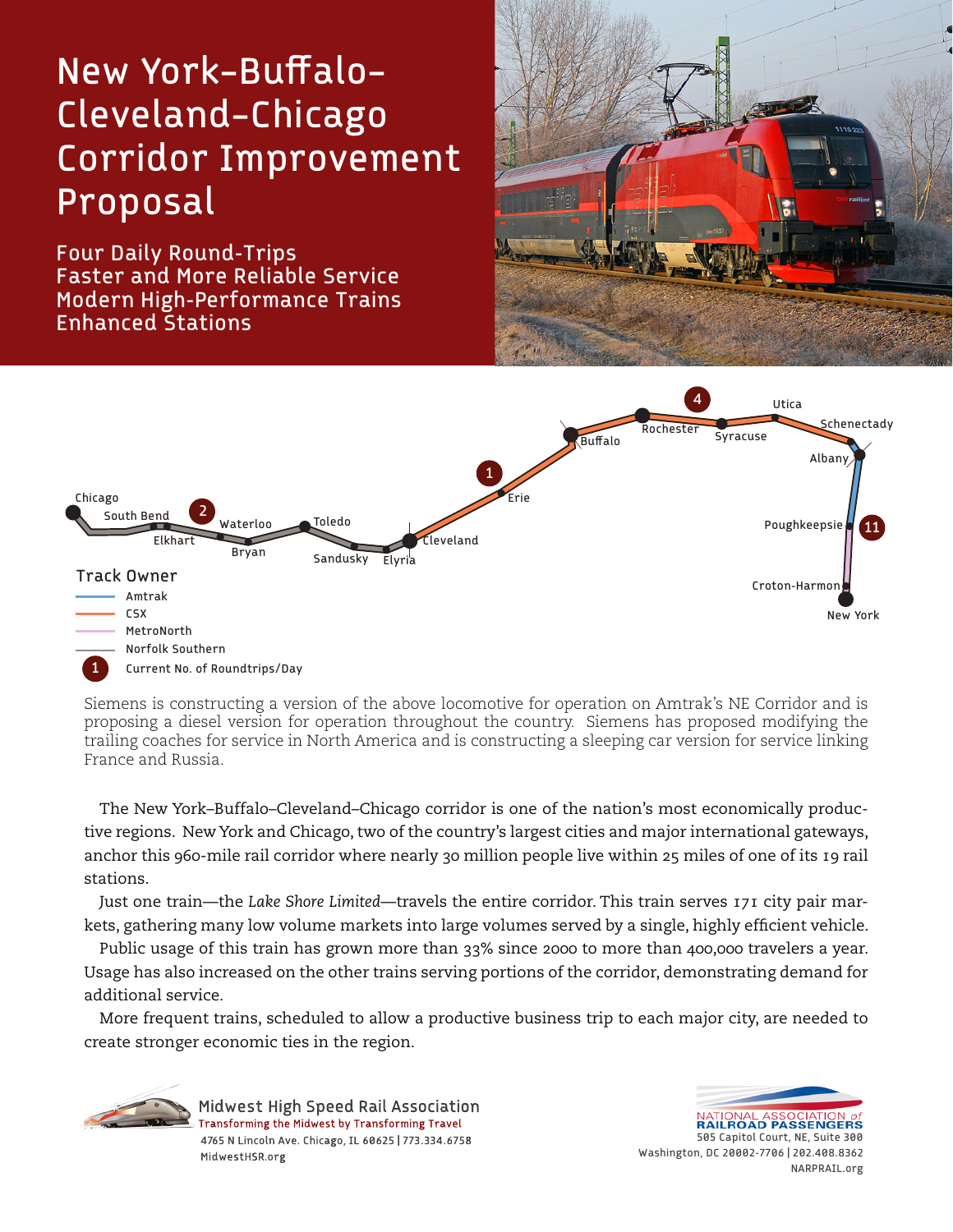## The Building Blocks

Improvements are already underway on the corridor. The State of New York and Amtrak are investing in improved tracks and signals between New York and Schenectady. New York State is now designing the next round of improvements from Schenectady to Buffalo. Michigan is leading a tri-state project to design new tracks dedicated to passenger trains for the last 50 miles into Chicago.

The following investments will need to be made across the entire corridor to allow for additional passenger trains and prepare for growing freight traffic. These improvements should also lead to faster and more reliable schedules.

## Track and Signals

New passing sidings will need to be constructed, congestion points removed and signals enhanced.

#### Station Enhancements

New platforms serving all mainline tracks and passenger safety improvements will need to be installed.

### Lightweight, High-Performance Trains

Modern trains that can operate faster on existing track while burning less fuel will need to be purchased.



This chart represents a very simplified description of the ridership pattern on the Lake Shore Limited.

By stopping at 19 stations this train serves 171 city pair markets. For clarity, we have shown just the largest cities and the ridership between those. Each peg represents a group of passengers boarding and alighting the train. The train is occupied by passengers taking a wide mix of trip lengths.

Adding additional frequencies that travel the entire distance will create attractive schedule choices for all the stations on the corridor.

## Next Steps

NARP & MHSRA ask Congress to direct Amtrak and the Federal Railroad Administration to:

- Develop detailed ridership and operating cost estimates.
- Work with CSX and Norfolk Southern to quantify the needed track and station investments.
- Create new incentives that will encourage the railroads to invest in faster and more reliable service.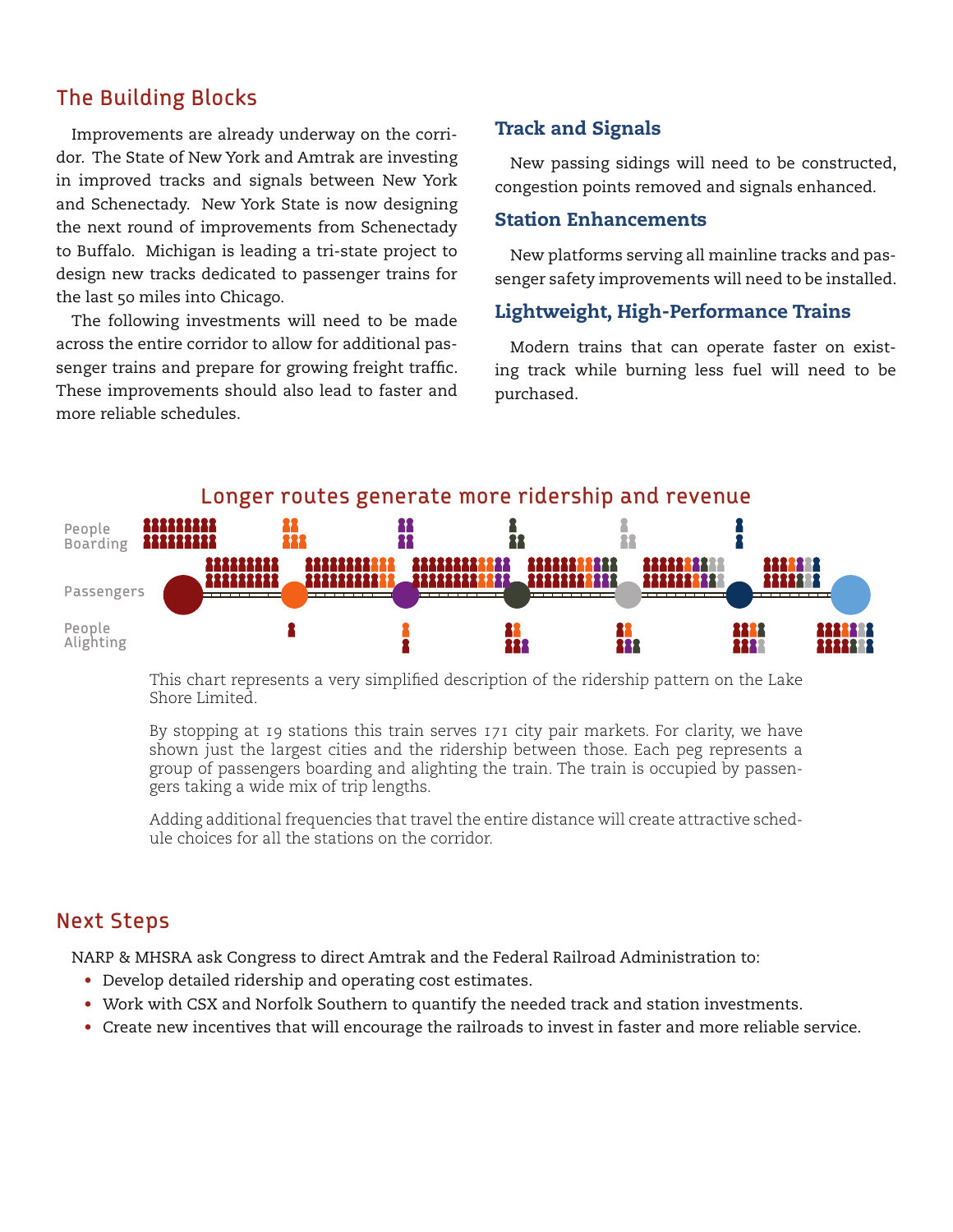## Sample Schedule

The following sample schedule illustrates the potential trip combinations that could occur if additional frequencies and reduced trip times were implemented. If implemented, a business traveler could use the train to visit any city on the corridor for a productive business day.

Sleeping compartments would serve as business class during the day, creating a private work environment with electrical outlets and other modern necessities.

Economy class seats would offer similar space and comfort as business class seats on airlines.



| <b>New</b>       | <b>New</b> | #30               | #280                     | #284              | #48                                | #64     |                | <b>Station</b>                |    | <b>New</b> | #63               | #281                       | #283             | #29                      | #49               | <b>New</b>       |
|------------------|------------|-------------------|--------------------------|-------------------|------------------------------------|---------|----------------|-------------------------------|----|------------|-------------------|----------------------------|------------------|--------------------------|-------------------|------------------|
| 7:00 AM          | 3:31 PM    | 7:00 PM           | 8:31 PM                  |                   | 11:00 PM                           |         | Dp             | Chicago, IL (Central<br>Time) | Ar | 10:05 PM   |                   |                            | 5:22 AM          | 8:20 AM                  | 8:32 AM           | 1:05 PM          |
| 8:17 AM          | 4:48 PM    | 8:17 PM           | 9:48 PM                  |                   | 12:17 AM                           |         |                | South Bend, IN                |    | 9:21 PM    |                   |                            | 4:38 AM          | 7:36 AM                  |                   | 7:48 AM 12:21 PM |
| 8:34 AM          | 5:05 PM    | 8:34 PM           | 10:05 PM                 |                   | 12:34 AM                           |         |                | Elkhart, IN                   |    | 9:00 PM    |                   |                            | 4:17 AM          | 7:15 AM                  | 7:27 AM           | 12:00 PM         |
| 9:21 AM          | 5:52 PM    | 9:21 PM 10:52 PM  |                          |                   | 1:21 AM                            |         |                | Waterloo, IN                  |    | 8:12 PM    |                   |                            | 3:29 AM          | 6:27 AM                  |                   | 6:39 AM 11:12 AM |
| 9:44 AM          | 6:15 PM    |                   | 11:15 PM                 |                   | 1:44 AM                            |         |                | Bryan, OH                     |    | 7:47 PM    |                   |                            | 3:04 AM          | $\overline{\phantom{m}}$ | 6:14 AM           | 10:47 AM         |
| 10:30 AM         | 7:01 PM    | 10:30 PM 12:01 AM |                          |                   | 2:30 AM                            |         | Ar             | Toledo, OH                    | Dp | 7:01 PM    |                   |                            | 2:18 AM          | 5:16 AM                  | 5:28 AM           | 10:01 AM         |
| 10:40 AM         | 7:11 PM    | 10:40 PM 12:11 AM |                          |                   | 2:40 AM                            |         | Dp             |                               | Ar | 6:41 PM    |                   |                            | 1:58 AM          | 4:56 AM                  | 5:08 AM           | 9:41 AM          |
| 11:25 AM         | 7:56 PM    | 11:25 PM 12:56 AM |                          |                   | 3:25 AM                            |         |                | Sandusky, OH                  | 4  | 5:47 PM    |                   |                            | 1:04 AM          | 4:02 AM                  | 4:14 AM           | 8:47 AM          |
| 11:55 AM         | 8:26 PM    | 11:55 PM          | 1:26 AM                  |                   | 3:55 AM                            |         |                | Elyria, OH                    |    | 5:13 PM    |                   |                            | 12:30 AM         | 3:28 AM                  | 3:40 AM           | 8:13 AM          |
| 12:22 PM         | 8:53 PM    | 12:22 AM          | 1:53 AM                  |                   | 4:22 AM                            |         | Ar             | Cleveland, OH                 | Dp | 4:44 PM    |                   |                            | 12:01 AM         | 2:59 AM                  | 3:11 AM           | 7:44 AM          |
| 12:31 PM         |            | 9:02 PM 12:31 AM  | 2:02 AM                  |                   | 4:31 AM                            |         | Dp             |                               | Ar | 4:26 PM    |                   |                            | 11:43 PM 2:53 AM |                          | 2:53 AM           | 7:26 AM          |
| 1:56 PM          | 10:27 PM   |                   | 3:27 AM                  |                   | 5:56 AM                            |         |                | Erie, PA                      |    | 2:45 PM    |                   |                            | 10:02 PM         |                          | $1:12$ AM         | 5:45 AM          |
| 3:24 PM          | 11:55 PM   |                   | 4:55 AM                  |                   | 7:24 AM                            |         | Ar             |                               | Do | 1:16 PM    |                   |                            | 8:33 PM          |                          | 11:43 PM          | 4:16 AM          |
| 3:34 PM          | 12:05 AM   |                   | 5:05 AM                  | 7:05 AM           | 7:34 AM                            | 1:31 PM | D <sub>D</sub> | Buffalo-Depew, NY             | Ar | 1:12 PM    | 2:37 PM           | 5:34 PM                    | 8:29 PM          |                          | 11:39 PM 4:12 AM  |                  |
| 4:27 PM          | 12:58 AM   |                   | 5:58 AM                  | 7:58 AM           | 8:27 AM                            | 2:24 PM |                | Rochester, NY                 |    |            | 12:11 PM 1:36 PM  | 4:33 PM                    | 7:28 PM          |                          | 10:38 PM          | 3:11 AM          |
| 5:43 PM          | 2:14 AM    |                   | 7:14 AM                  | 9:14 AM           | 9:43 AM                            | 3:40 PM |                | Syracuse, NY                  |    |            | 11:12 AM 12:37 PM | 3:34 PM                    | 6:29 PM          |                          | 9:39 PM           | 2:12 AM          |
|                  |            |                   | 7:51 AM                  | 9:51 AM           |                                    | 4:17 PM |                | Rome, NY                      |    |            | 11:48 AM          | 2:45 PM                    | 5:40 PM          |                          |                   |                  |
| 6:38 PM          | 3:09 AM    |                   | 8:09 AM                  | 10:09 AM 10:38 AM |                                    | 4:35 PM |                | Utica, NY                     |    |            | 10:10 AM 11:35 AM | 2:32 PM                    | 5:27 PM          |                          | 8:37 PM           | 1:10 AM          |
|                  |            |                   | 9:04 AM                  | 11:04 AM          | $\overline{\phantom{0}}$           | 5:30 PM |                | Amsterdam, NY                 |    |            | 10:37 AM 1:34 PM  |                            | 4:29 PM          |                          |                   |                  |
| 7:51 PM          | 4:22 AM    |                   | 9:22 AM                  | 11:22 AM 11:51 AM |                                    | 5:48 PM |                | Schenectady, NY               |    | 8:57 AM    | 10:22 AM          | 1:19 PM                    | 4:14 PM          |                          | 7:24 PM           | 11:57 PM         |
| 8:19 PM          | 4:50 AM    |                   | 9:50 AM                  |                   | 11:50 AM 12:19 PM 6:16 PM          |         | Ar             | Albany-Rensselaer, NY         | Dp | 8:38 AM    | 10:03 AM 1:00 PM  |                            | 3:55 PM          |                          |                   | 7:05 PM 11:38 PM |
| 8:34 PM          | 5:05 AM    |                   | 10:05 AM                 | 12:05 PM 12:34 PM |                                    | 6:31 PM | D <sub>D</sub> |                               | Ar | 8:28 AM    | 9:45 AM           | 12:50 PM 3:45 PM           |                  |                          |                   | 6:25 PM 11:28 PM |
| 8:59 PM          | 5:30 AM    |                   |                          |                   | 10:30 AM 12:30 PM 12:59 PM 6:56 PM |         |                | Hudson, NY                    |    | 7:58 AM    |                   | 9:15 AM 12:17 PM 3:15 PM   |                  |                          |                   | 10:58 PM         |
| 9:20 PM          | 5:51 AM    |                   | 10:51 AM                 | 12:51 PM 1:20 PM  |                                    | 7:17 PM |                | Rhinecliff, NY                |    | 7:35 AM    | 8:52 AM           | 11:50 AM 2:52 PM           |                  |                          | $\qquad \qquad -$ | 10:35 PM         |
| 9:34 PM          | 6:05 AM    |                   | 11:05 AM                 | 1:05 PM           | 1:34 PM                            | 7:31 PM |                | Poughkeepsie, NY              |    | 7:21 AM    |                   | 8:38 AM 11:36 AM 2:38 PM   |                  |                          | 5:15 PM           | 10:21 PM         |
| 10:14 PM         | 6:45 AM    |                   | 11:45 AM                 | 1:45 PM           | 2:14 PM                            | 8:11 PM |                | Croton-Harmon, NY             |    | 6:41 AM    | 7:58 AM           | 10:56 AM 1:58 PM           |                  |                          | 4:29 PM           | 9:41 PM          |
|                  |            |                   | $\overline{\phantom{m}}$ | 2:04 PM           | $\overline{\phantom{0}}$           | 8:11 PM |                | Yonkers, NY                   |    |            | 7:39 AM           |                            | 1:39 PM          |                          |                   |                  |
| 11:04 PM 7:35 AM |            |                   | 12:35 PM 2:35 PM         |                   | 3:04 PM                            | 9:01 PM | Ar             | New York, NY                  | Dn | 6:00 AM    |                   | 7:15 AM  10:15 AM  1:15 PM |                  |                          | 3:45 PM           | 9:00 PM          |

This schedule is purely illustrative. Actual station times, speeds and frequencies would need to be developed by Amtrak in partnership with the CSX and Norfolk Southern. It assumes that the track improvements and new, high-performance trainsets needed to add frequencies will allow all trains to operate 5-mph faster than the fastest train operating in that segment today without exceeding 90-mph maximum speed.